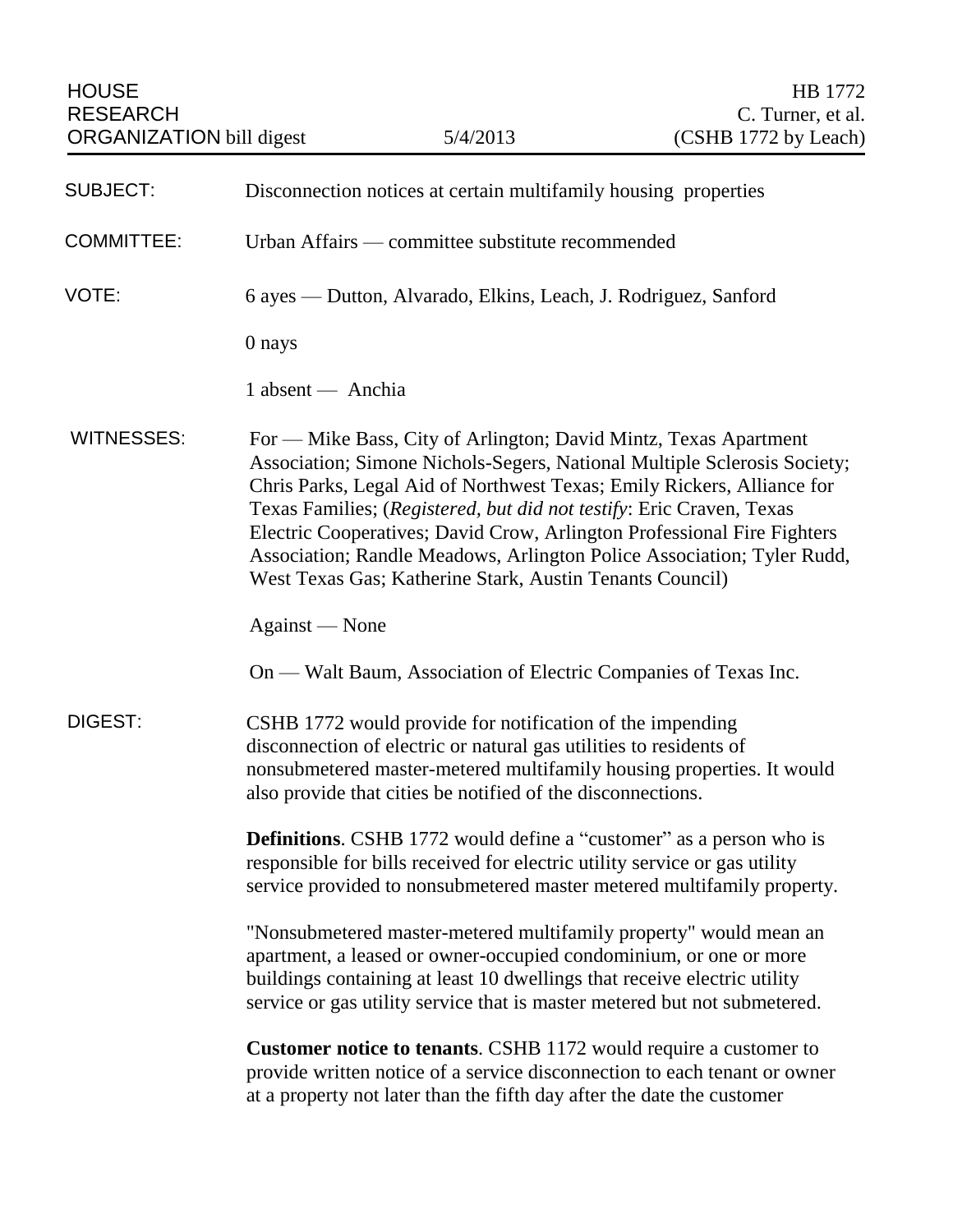## HB 1772 House Research Organization page 2

received a notice of service disconnection from an electric service provider or a gas utility.

The customer would be required to provide notice by mail to the tenant's or owner's preferred mailing address or hand deliver the notice to the tenant or owner. The written notice would have to include the customer's contact information and the tenant's remedies under the Property Code.

The notice would be required to be in both English and Spanish and contain the following language: *"Notice to residents of (name and address of nonsubmetered master metered multifamily property): Electric (or gas) service to this property is scheduled for disconnection on (date) because (reason for disconnection)."*

**Customer notice to cities**. The customer would be required to provide the same notice to the governing body of a city by certified mail if the property was located within a city. CSHB 2712 would allow a city to provide additional notice to the property's tenants and owners after receipt of the service disconnection notice under this subsection.

**Other customer notice provisions**. The customer would not be required to send notices to tenants, owners, or cities if a customer avoided the disconnection by paying the bill.

**Notice to cities from electric utilities**. CSHB 1772 would require a retail electric provider or vertically integrated electric utility in an area where customer choice had not been introduced to send a written notice of the service disconnection to a city before the electric provider disconnects service to a property for nonpayment under certain conditions. CSHB 1772 would require that the property be located in the city and the city established an authorized representative to receive notice. The electric utility would have to send the notice not later than the 10th day before the date electric service was scheduled for disconnection. The notice requirement would not apply to a city-owned utility or an electric cooperative.

The Public Utility Commission would be required by rule to adopt a mechanism by which a city could provide the city's contact information to the commission for the purposes of receiving notice from the electric utility. The contact information would be available to the public.